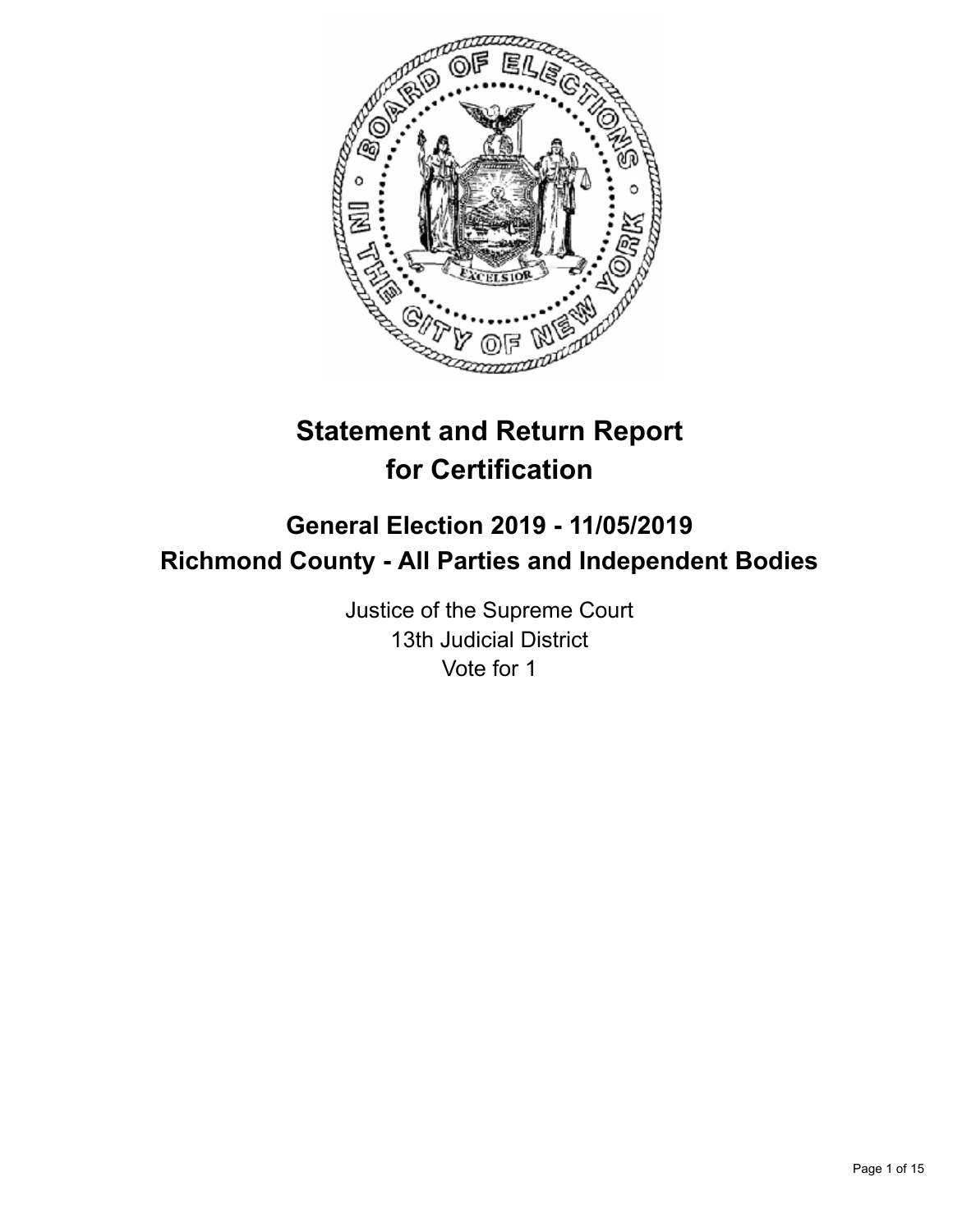

| <b>PUBLIC COUNTER</b>                                    | 14,428                  |
|----------------------------------------------------------|-------------------------|
| MANUALLY COUNTED EMERGENCY                               | 7                       |
| ABSENTEE / MILITARY                                      | 633                     |
| <b>AFFIDAVIT</b>                                         | 41                      |
| <b>Total Ballots</b>                                     | 15,109                  |
| Less - Inapplicable Federal/Special Presidential Ballots | 0                       |
| <b>Total Applicable Ballots</b>                          | 15,109                  |
| ORLANDO MARRAZZO JR. (DEMOCRATIC)                        | 8,702                   |
| ORLANDO MARRAZZO JR. (REPUBLICAN)                        | 4,041                   |
| ORLANDO MARRAZZO JR. (CONSERVATIVE)                      | 976                     |
| AARON RODGERS (WRITE-IN)                                 | 1                       |
| AIDEN WHORTON (WRITE-IN)                                 | 1                       |
| ALFRED LADAJNA (WRITE-IN)                                | 1                       |
| ANDREW CLARK (WRITE-IN)                                  | 1                       |
| ANDREW J. LANZA (WRITE-IN)                               | 1                       |
| ANGELO CONTINO (WRITE-IN)                                | 1                       |
| ANTHONY ESPOSITO (WRITE-IN)                              | 1                       |
| ANTHONY FRAZIER (WRITE-IN)                               | 1                       |
| BERNIE SANDERS (WRITE-IN)                                | $\overline{\mathbf{c}}$ |
| BILL DE BLASIO (WRITE-IN)                                | $\mathbf{1}$            |
| <b>BOB HELBOCK (WRITE-IN)</b>                            | 2                       |
| BRIAN MEURER (WRITE-IN)                                  | 1                       |
| CHARLES HARGROVE (WRITE-IN)                              | 1                       |
| DAITHI S. FARLEY (WRITE-IN)                              | 1                       |
| DANIEL M. DONOVAN, JR. (WRITE-IN)                        | $\mathbf{1}$            |
| DAVID MAJ (WRITE-IN)                                     | 1                       |
| DELVIS VALDES (WRITE-IN)                                 | 1                       |
| DIANA EVONE BRACHO (WRITE-IN)                            | 2                       |
| DWAYNE JOHNSON (WRITE-IN)                                | 1                       |
| EDWINA WINNIE MARTIN (WRITE-IN)                          | 3                       |
| ELIZABETH SARAH BAILEY (WRITE-IN)                        | $\mathbf{1}$            |
| ERIC F. TRUMP (WRITE-IN)                                 | 1                       |
| GENA MIMOZA (WRITE-IN)                                   | 4                       |
| <b>GEROGE CODD (WRITE-IN)</b>                            | $\mathbf{1}$            |
| <b>GREGORY TAYLOR (WRITE-IN)</b>                         | $\mathbf 1$             |
| HELEN GALETTE (WRITE-IN)                                 | 2                       |
| HESHAM EL-MELIGY (WRITE-IN)                              | $\overline{\mathbf{c}}$ |
| JADE NELSON (WRITE-IN)                                   | 1                       |
| JAMES BARNES (WRITE-IN)                                  | $\mathbf{1}$            |
| JASON GOFFRED (WRITE-IN)                                 | $\mathbf 1$             |
| JATT DREDDZ (WRITE-IN)                                   | $\mathbf 1$             |
| JAVIER VEGA (WRITE-IN)                                   | $\mathbf 1$             |
| JEFFEREY SALHEL (WRITE-IN)                               | $\mathbf 1$             |
| JEFFERY COOGAN (WRITE-IN)                                | 1                       |
| JESSIE AUGUSTIN (WRITE-IN)                               | 1                       |
| JORDAN ZOLTOWSKY (WRITE-IN)                              | $\mathbf{1}$            |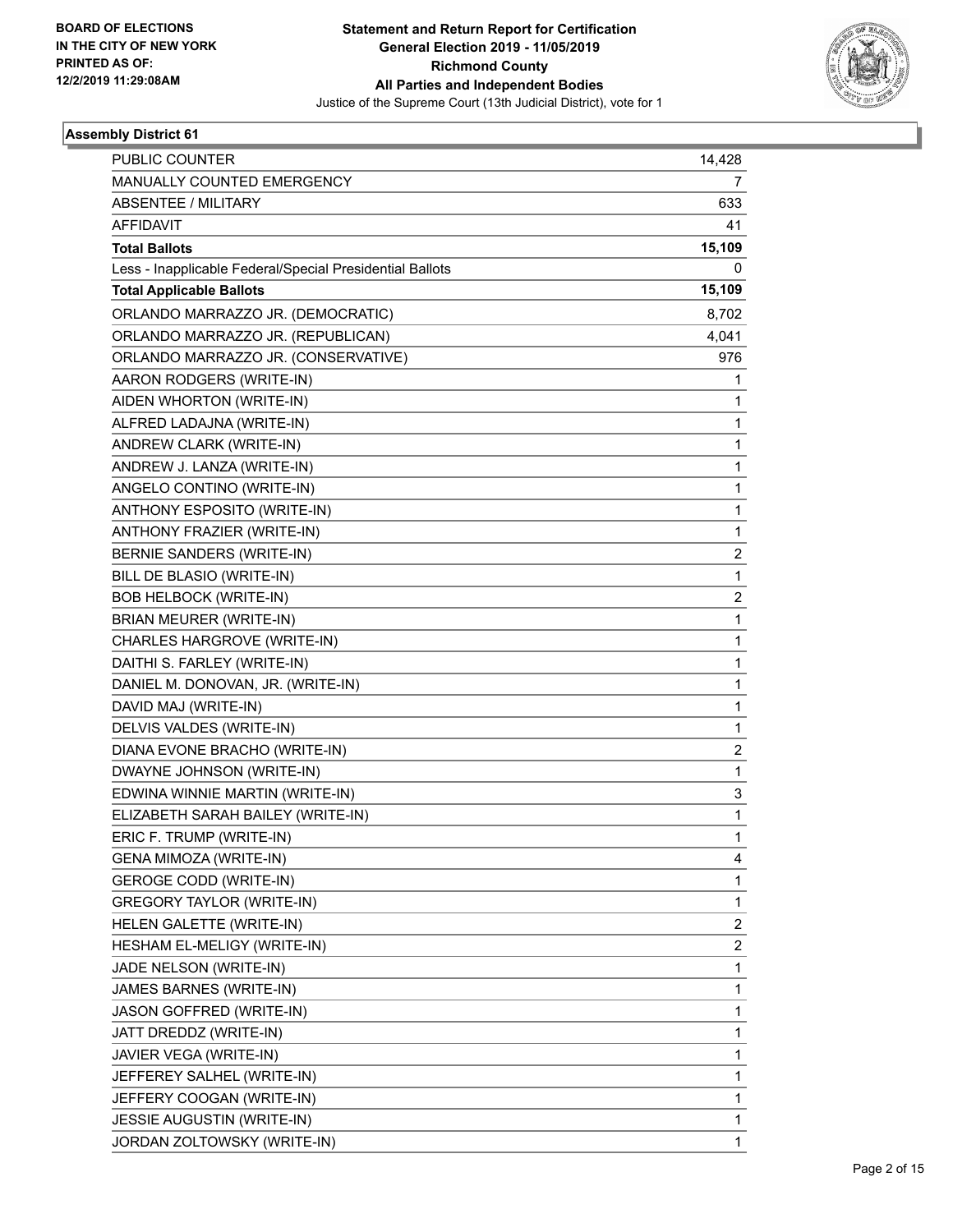

| JORGE VASQUEZ (WRITE-IN)                  | 1              |
|-------------------------------------------|----------------|
| JOSEPH SORRENTINO (WRITE-IN)              | 1              |
| JUDY SHEINDLIN (WRITE-IN)                 | 1              |
| JULIETTE MOORE (WRITE-IN)                 | $\mathbf{1}$   |
| JULIUS MEYER WASSERSTEIN (WRITE-IN)       | 1              |
| JUMAANE D. WILLIAMS (WRITE-IN)            | 1              |
| KATHLEEN OSTLER (WRITE-IN)                | 1              |
| KENDAL HENRY (WRITE-IN)                   | 1              |
| KENNETH SIEV (WRITE-IN)                   | 1              |
| KEVIN C. HANKINS (WRITE-IN)               | $\overline{2}$ |
| LESLIE SHANNON (WRITE-IN)                 | 1              |
| MAO ZEDONO (WRITE-IN)                     | 1              |
| MARCUS A. MARINO (WRITE-IN)               | 1              |
| MATTHEW C. LUND (WRITE-IN)                | 1              |
| MATTHEW JOHN COWLEY (WRITE-IN)            | 1              |
| MATTHEW P. BLUM (WRITE-IN)                | 1.             |
| MICHAEL DOWNEY (WRITE-IN)                 | 1              |
| MICHELLE OBAMA (WRITE-IN)                 | 1              |
| MIRIAM CUSICK (WRITE-IN)                  | 1              |
| NICHOLAS ROZAK (WRITE-IN)                 | 1              |
| NICK FUENTES (WRITE-IN)                   | 1              |
| NICK MULLEN (WRITE-IN)                    | 1.             |
| NICOLE NEGRON (WRITE-IN)                  | 1              |
| PATRICIA ANNE TAYLOR (WRITE-IN)           | 1              |
| PAUL LOPEZ (WRITE-IN)                     | 1              |
| PETER CASSAR (WRITE-IN)                   | 1              |
| PHILIPPE-EDNER APOSTOL-MARIUS (WRITE-IN)  | 1              |
| RESHMA SAVJANI (WRITE-IN)                 | $\mathbf{1}$   |
| RICK SANCHEZ (WRITE-IN)                   | 1              |
| ROB BATES (WRITE-IN)                      | 1              |
| ROBERT MARTIN (WRITE-IN)                  | 1              |
| ROBERTA RANKINS (WRITE-IN)                | 1              |
| SHEILA MCGINN (WRITE-IN)                  | 2              |
| STEVE DITKO (WRITE-IN)                    | $\mathbf{1}$   |
| THOMAS FUCALORO (WRITE-IN)                | $\mathbf{1}$   |
| TONY ROBBINS (WRITE-IN)                   | 1              |
| UNATTRIBUTABLE WRITE-IN (WRITE-IN)        | 32             |
| UNCOUNTED WRITE-IN PER STATUTE (WRITE-IN) | 2              |
| <b>Total Votes</b>                        | 13,837         |
| Unrecorded                                | 1,272          |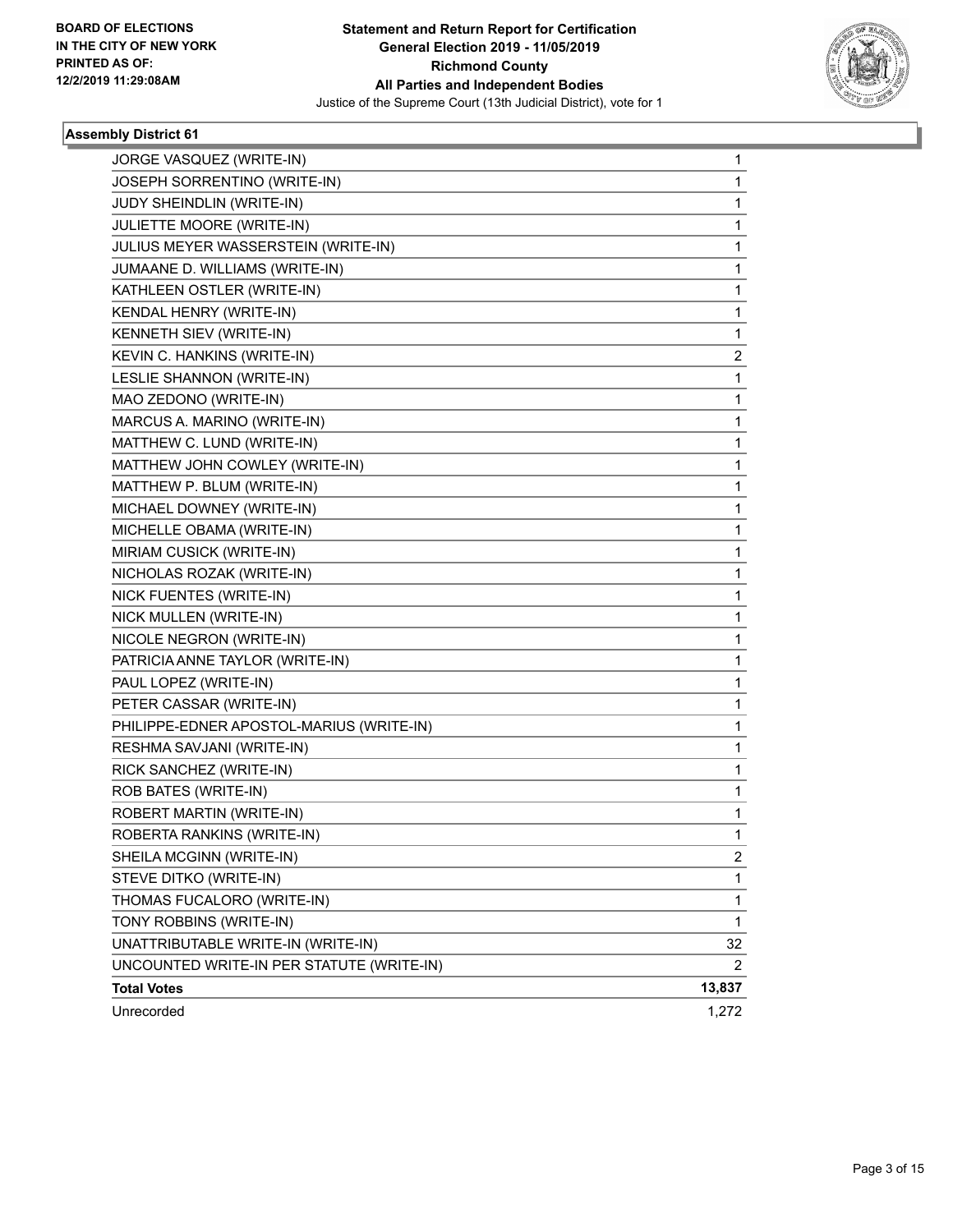

| <b>PUBLIC COUNTER</b>                                    | 17,086                  |
|----------------------------------------------------------|-------------------------|
| MANUALLY COUNTED EMERGENCY                               | 6                       |
| <b>ABSENTEE / MILITARY</b>                               | 482                     |
| <b>AFFIDAVIT</b>                                         | 79                      |
| <b>Total Ballots</b>                                     | 17,653                  |
| Less - Inapplicable Federal/Special Presidential Ballots | 0                       |
| <b>Total Applicable Ballots</b>                          | 17,653                  |
| ORLANDO MARRAZZO JR. (DEMOCRATIC)                        | 3,521                   |
| ORLANDO MARRAZZO JR. (REPUBLICAN)                        | 11,201                  |
| ORLANDO MARRAZZO JR. (CONSERVATIVE)                      | 1,683                   |
| ALEX PESOCHIN (WRITE-IN)                                 | 2                       |
| ANDREW CUOMO (WRITE-IN)                                  | 1                       |
| ANTHONY CATALANO (WRITE-IN)                              | $\overline{\mathbf{c}}$ |
| ANTHONY INCARBONE (WRITE-IN)                             | $\mathbf{1}$            |
| BARACK OBAMA (WRITE-IN)                                  | 1                       |
| BART DALBORA (WRITE-IN)                                  | 1                       |
| BEBE REXHA (WRITE-IN)                                    | 1                       |
| BERNIE SANDERS (WRITE-IN)                                | 1                       |
| BERRY WHITE (WRITE-IN)                                   | 1                       |
| BERT KANNUDO (WRITE-IN)                                  | $\mathbf{1}$            |
| <b>BOB HELBOCK (WRITE-IN)</b>                            | 2                       |
| BRANDON RASSO (WRITE-IN)                                 | 1                       |
| CESAR VARGAS (WRITE-IN)                                  | 1                       |
| DAN NEISCOTT (WRITE-IN)                                  | 1                       |
| DARYA KEATING (WRITE-IN)                                 | 1                       |
| DOMINIC RUBIO (WRITE-IN)                                 | $\mathbf{1}$            |
| DONALD J. TRUMP (WRITE-IN)                               | 1                       |
| DOV HIKIND (WRITE-IN)                                    | 1                       |
| GENA MIMOZA (WRITE-IN)                                   | 1                       |
| <b>GERARD DELL (WRITE-IN)</b>                            | 1                       |
| <b>GERARD DELPRETE (WRITE-IN)</b>                        | 1                       |
| HASNAM AJMAL (WRITE-IN)                                  | 1                       |
| HESHAM EL-MELIGY (WRITE-IN)                              | 1                       |
| HILLARY CLINTON (WRITE-IN)                               | 1                       |
| IAN WISMANN (WRITE-IN)                                   | 1                       |
| JACKIE LAMBERTI (WRITE-IN)                               | 1                       |
| JAMES SMITH (WRITE-IN)                                   | 1                       |
| JOE MARINO (WRITE-IN)                                    | 1                       |
| JOHN P. O' BRIAN (WRITE-IN)                              | 1                       |
| JORDAN MAMET (WRITE-IN)                                  | 1                       |
| <b>JUDY SHEINDLIN (WRITE-IN)</b>                         | 1                       |
| KAREN LANRINER (WRITE-IN)                                | 1                       |
| KATHLEEN GORMAN (WRITE-IN)                               | 1                       |
| KENNETH RAISCH (WRITE-IN)                                | 1                       |
| KEVIN BEYAR (WRITE-IN)                                   | 1                       |
| LORI MURPHY (WRITE-IN)                                   | $\mathbf{1}$            |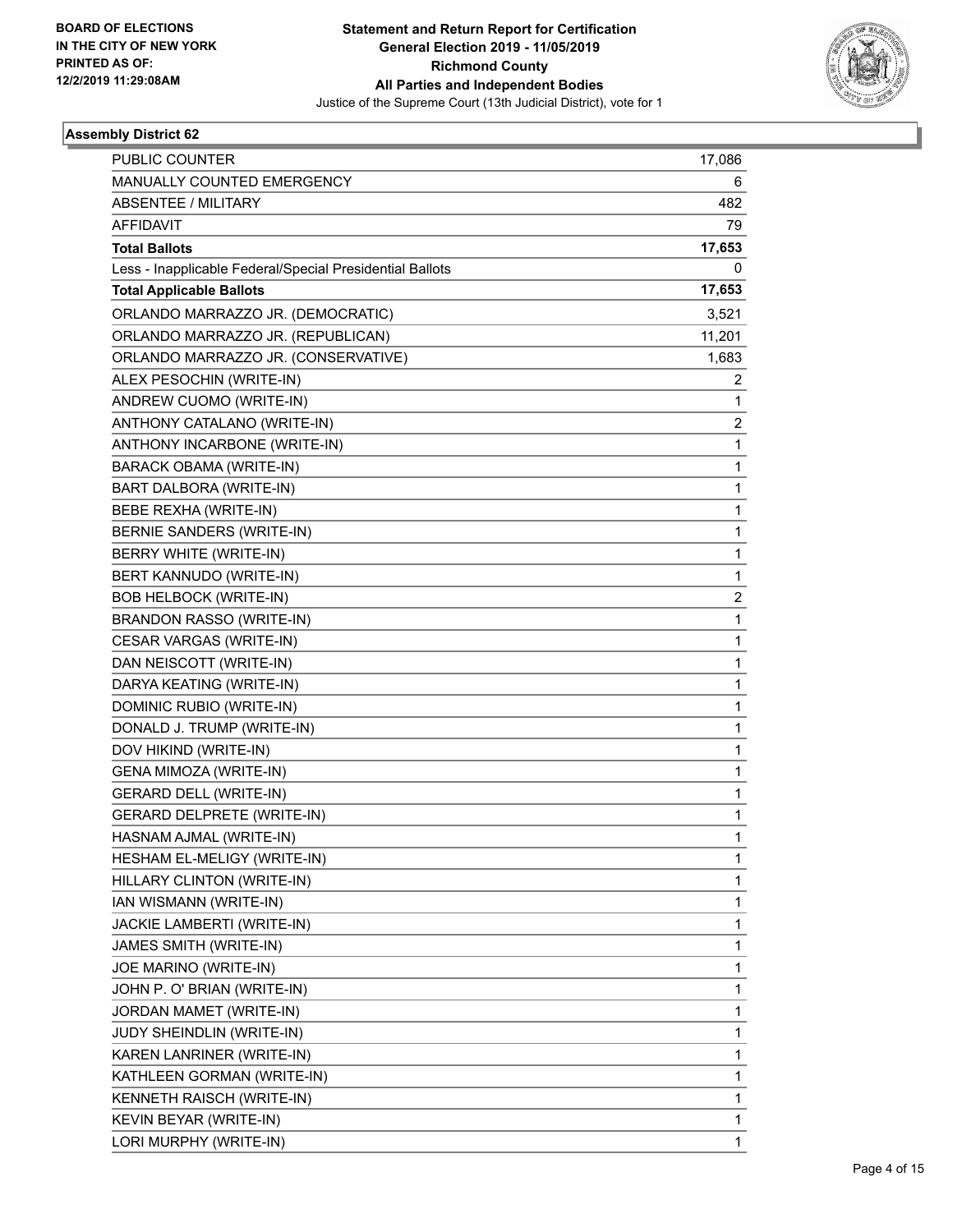

| LOUIS DIDONNA (WRITE-IN)            | $\mathbf{1}$   |
|-------------------------------------|----------------|
| MATTHEW PIZAZIO (WRITE-IN)          | $\mathbf{1}$   |
| MELISSA LOUGHLIN (WRITE-IN)         | 1              |
| <b>MERRICK GARLAND (WRITE-IN)</b>   | $\mathbf{1}$   |
| MICHAEL G. GRIMM (WRITE-IN)         | $\mathbf{1}$   |
| MICHAEL LOFFREDO (WRITE-IN)         | $\mathbf{1}$   |
| MICHAEL ORTHODOX (WRITE-IN)         | 1              |
| PATRICIA ANNE TAYLOR (WRITE-IN)     | 1              |
| PETER TRAUT (WRITE-IN)              | $\mathbf{1}$   |
| RAYMOND J. TURNER (WRITE-IN)        | 1              |
| RICHARD A. LUTHMANN, JR. (WRITE-IN) | 1              |
| RONALD CASTORINA, JR. (WRITE-IN)    | $\overline{7}$ |
| ROSE DELLER (WRITE-IN)              | 1              |
| RUSSELL C. GALLO (WRITE-IN)         | $\mathbf{1}$   |
| SAM RICH (WRITE-IN)                 | 1              |
| SCOTT NICHOLLS (WRITE-IN)           | 1              |
| SETH RICH (WRITE-IN)                | $\mathbf{1}$   |
| STEPHEN COLBERT (WRITE-IN)          | 1              |
| STEVEN D. KRAMER (WRITE-IN)         | $\mathbf{1}$   |
| STEVEN RUFF (WRITE-IN)              | $\mathbf 1$    |
| THOMAS M. LAGUIDICE (WRITE-IN)      | 1              |
| THOMAS REILLY (WRITE-IN)            | 1              |
| UNATTRIBUTABLE WRITE-IN (WRITE-IN)  | 18             |
| VINCENT BENFANTE (WRITE-IN)         | 1              |
| VINNY CORALLO (WRITE-IN)            | 1              |
| WALTER MATUZA (WRITE-IN)            | 1              |
| WILLIAM CARR (WRITE-IN)             | $\mathbf{1}$   |
| <b>Total Votes</b>                  | 16,494         |
| Unrecorded                          | 1,159          |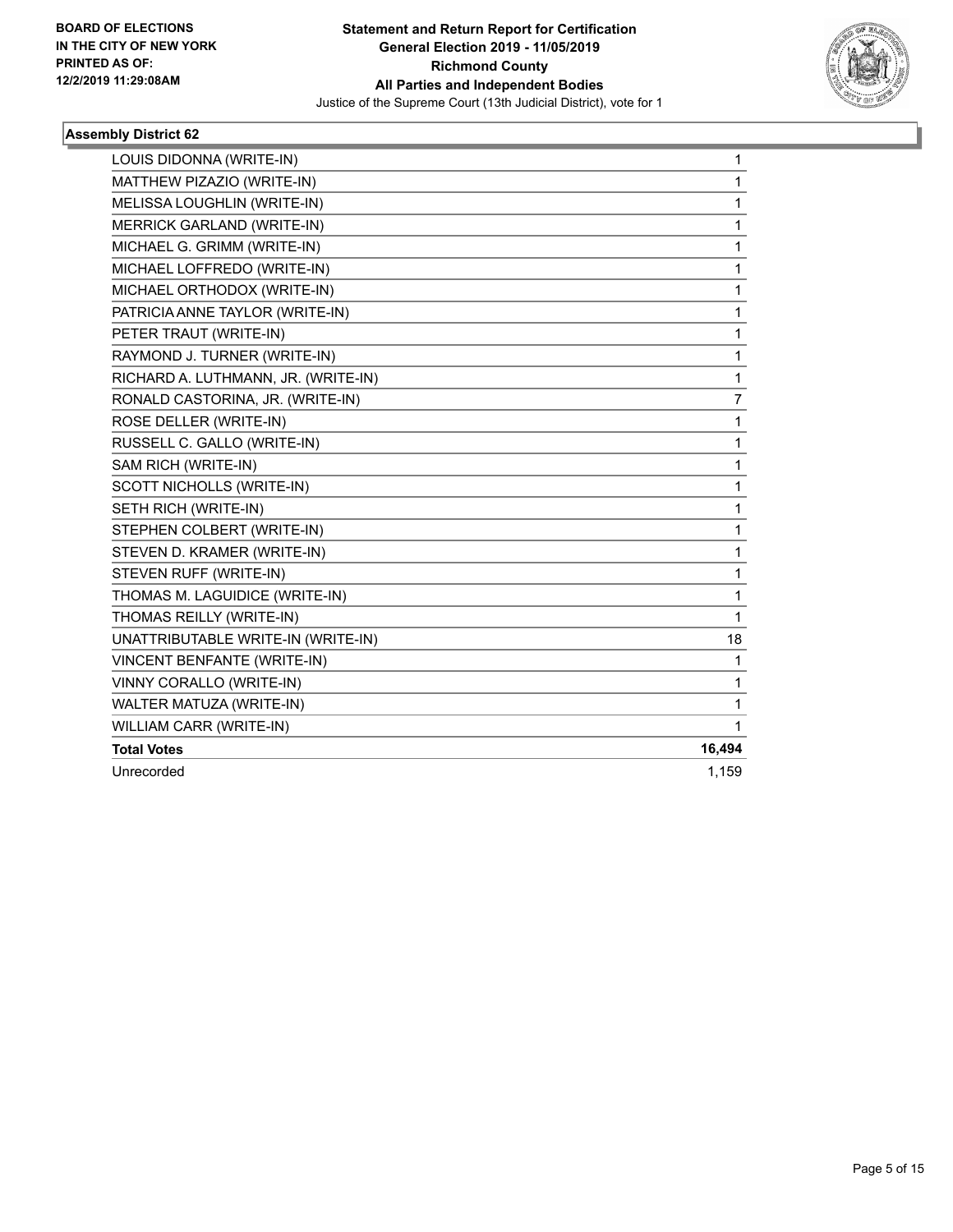

| PUBLIC COUNTER                                           | 14,156         |
|----------------------------------------------------------|----------------|
| MANUALLY COUNTED EMERGENCY                               | 0              |
| ABSENTEE / MILITARY                                      | 622            |
| <b>AFFIDAVIT</b>                                         | 58             |
| <b>Total Ballots</b>                                     | 14,836         |
| Less - Inapplicable Federal/Special Presidential Ballots | 0              |
| <b>Total Applicable Ballots</b>                          | 14,836         |
| ORLANDO MARRAZZO JR. (DEMOCRATIC)                        | 5,683          |
| ORLANDO MARRAZZO JR. (REPUBLICAN)                        | 6,860          |
| ORLANDO MARRAZZO JR. (CONSERVATIVE)                      | 1,159          |
| ALEX ZISELMAN (WRITE-IN)                                 | 1              |
| ANGELA DAVIS (WRITE-IN)                                  | 1              |
| <b>BOB HELBOCK (WRITE-IN)</b>                            | 5              |
| CHRISTOPHER HAZEN (WRITE-IN)                             | $\mathbf{1}$   |
| CHRISTOPHER SPRUELL, SR. (WRITE-IN)                      | 1              |
| DANIEL M. DONOVAN, JR. (WRITE-IN)                        | 1              |
| DEBORAH L. ROSE (WRITE-IN)                               | 2              |
| DOMINICK FAZIO (WRITE-IN)                                | 1              |
| DONALD J. TRUMP (WRITE-IN)                               | $\overline{2}$ |
| EDWARD LEIBOWITZ (WRITE-IN)                              | $\mathbf{1}$   |
| ERIC F. TRUMP (WRITE-IN)                                 | 1              |
| FARAHN LOUIS (WRITE-IN)                                  | $\overline{2}$ |
| FRANK CUCCIA (WRITE-IN)                                  | $\mathbf{1}$   |
| <b>GEORGE MATTOCKS (WRITE-IN)</b>                        | 1              |
| HESHAM EL-MELIGY (WRITE-IN)                              | 6              |
| ILOUA IBAYEVA (WRITE-IN)                                 | $\mathbf{1}$   |
| JAMES RUBY (WRITE-IN)                                    | 1              |
| JASON DYZENHAUS (WRITE-IN)                               | 1              |
| JAY COHEN (WRITE-IN)                                     | 1              |
| JENNIFER C. EDWARDS (WRITE-IN)                           | 1              |
| JESSE L. ALLEN JR. (WRITE-IN)                            | 1              |
| JOSEPH EBRON (WRITE-IN)                                  | 1              |
| KUNI LEMI (WRITE-IN)                                     | 1              |
| LANCE ITO (WRITE-IN)                                     | 1              |
| MICHAEL BATTEN (WRITE-IN)                                | $\mathbf{1}$   |
| MICHAEL E. GUTIERREZ (WRITE-IN)                          | 1              |
| MICHAEL NEMUTEM (WRITE-IN)                               | 1              |
| MICHAEL PETRAZZUOLO (WRITE-IN)                           | 1              |
| ORLANDO BLOOM (WRITE-IN)                                 | 1              |
| PEDRO RIVERA (WRITE-IN)                                  | 1              |
| PETER J. ALAIMO (WRITE-IN)                               | 2              |
| RICH SULLUN (WRITE-IN)                                   | 1              |
| RICHARD KAUFER (WRITE-IN)                                | 1              |
| RICK JAMES (WRITE-IN)                                    | 1              |
| ROBERT JOHNSON (WRITE-IN)                                | 1              |
| RUTH BADER GINSBERG (WRITE-IN)                           | $\overline{2}$ |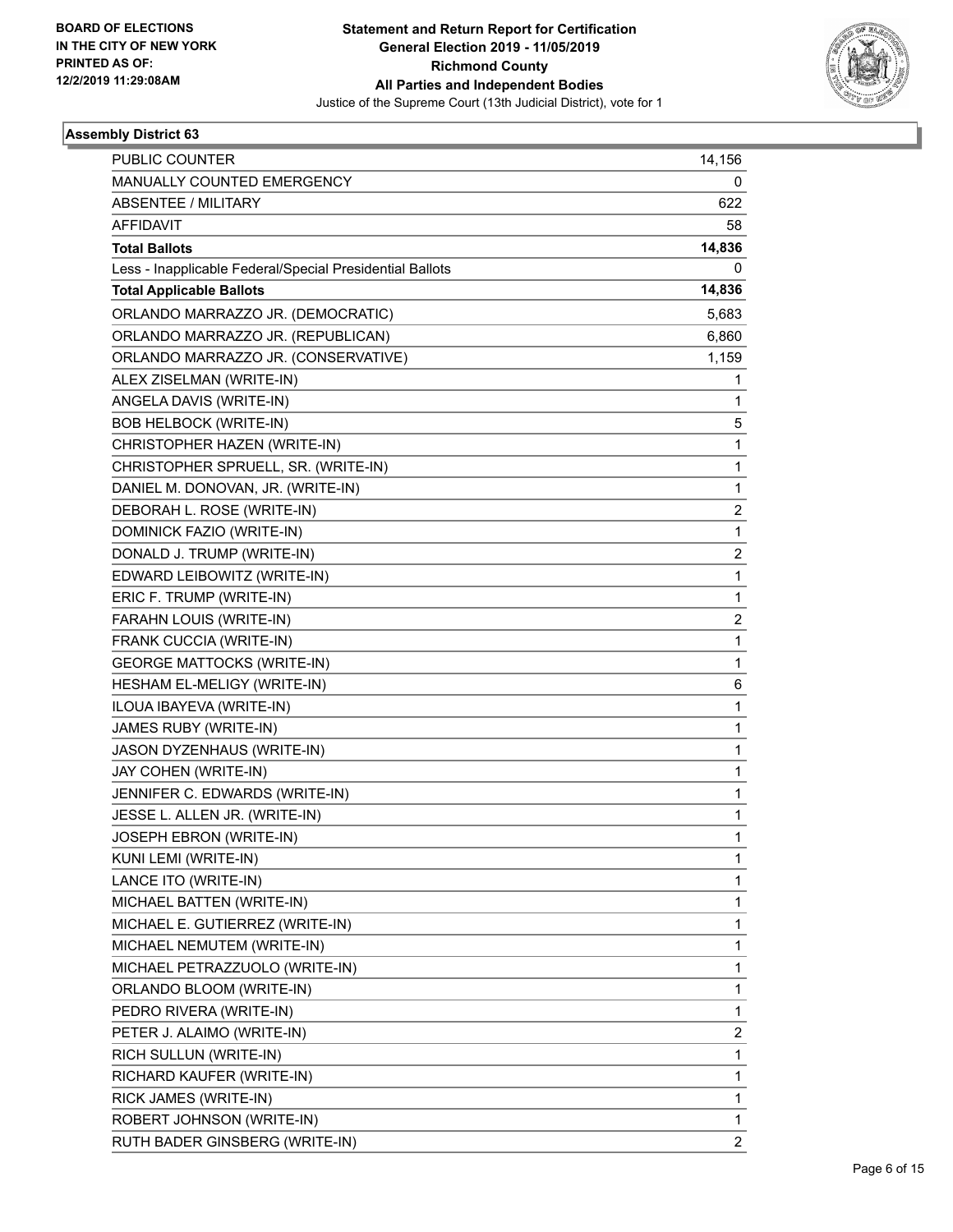

| RYAN BISCEGLE (WRITE-IN)                  |        |
|-------------------------------------------|--------|
| RYAN DALTON (WRITE-IN)                    |        |
| SHAWN MALACHOVSKY (WRITE-IN)              | 4      |
| STEPHANIE LONGWORTH (WRITE-IN)            |        |
| STEVEN MILEVSKI (WRITE-IN)                |        |
| TIMOTHY M. HOUSTON (WRITE-IN)             |        |
| UNATTRIBUTABLE WRITE-IN (WRITE-IN)        | 29     |
| UNCOUNTED WRITE-IN PER STATUTE (WRITE-IN) |        |
| WILLIAM COX (WRITE-IN)                    |        |
| ZACK CHAPMEN (WRITE-IN)                   |        |
| <b>Total Votes</b>                        | 13,793 |
| Unrecorded                                | 1.043  |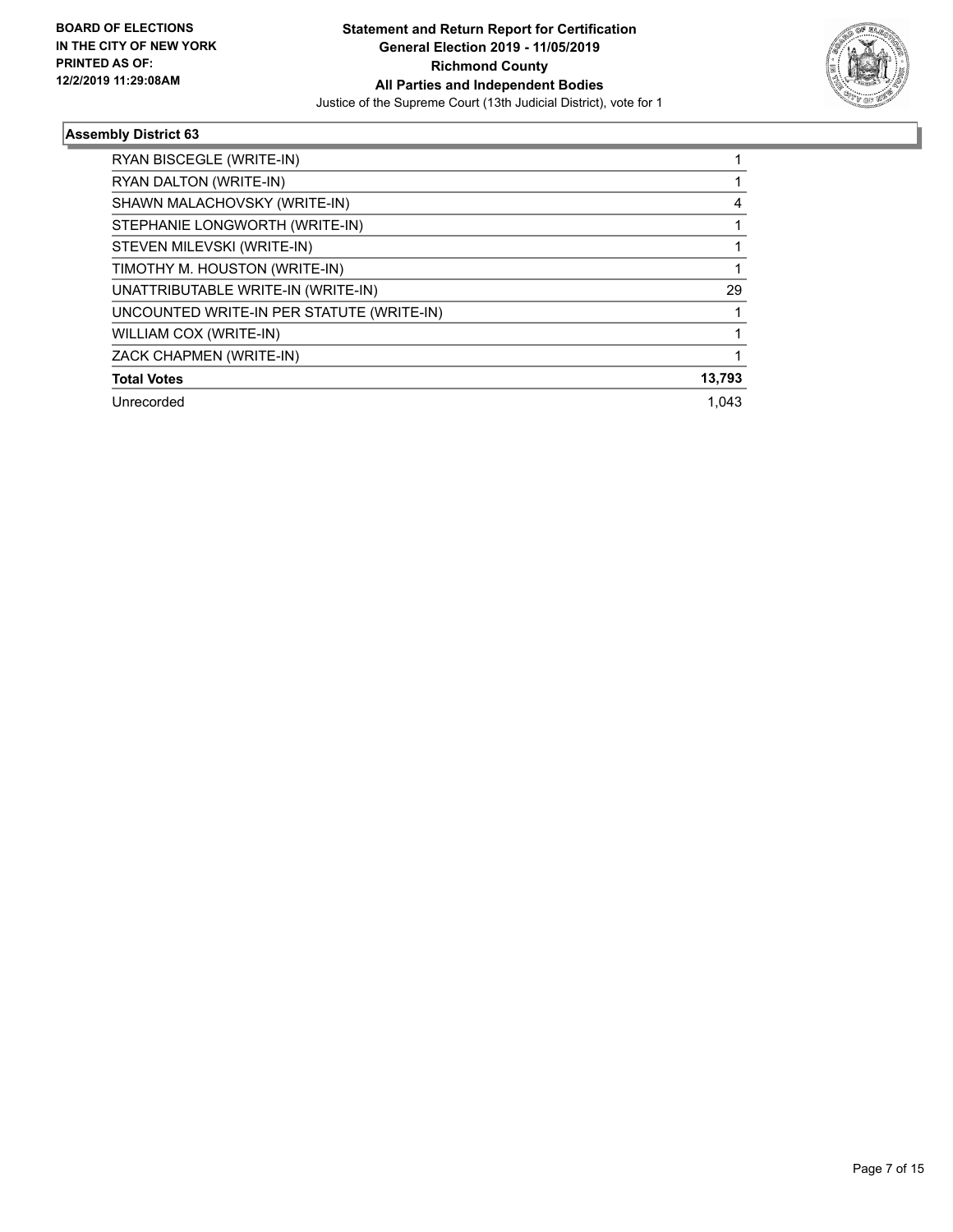

| <b>PUBLIC COUNTER</b>                                    | 10,374                  |
|----------------------------------------------------------|-------------------------|
| MANUALLY COUNTED EMERGENCY                               | 0                       |
| <b>ABSENTEE / MILITARY</b>                               | 465                     |
| <b>AFFIDAVIT</b>                                         | 38                      |
| <b>Total Ballots</b>                                     | 10,877                  |
| Less - Inapplicable Federal/Special Presidential Ballots | 0                       |
| <b>Total Applicable Ballots</b>                          | 10,877                  |
| ORLANDO MARRAZZO JR. (DEMOCRATIC)                        | 3,215                   |
| ORLANDO MARRAZZO JR. (REPUBLICAN)                        | 5,843                   |
| ORLANDO MARRAZZO JR. (CONSERVATIVE)                      | 1,029                   |
| AARON JUDGE (WRITE-IN)                                   | 1                       |
| ALEX SALINGER (WRITE-IN)                                 | 1                       |
| ANTHONY CATALANO (WRITE-IN)                              | 1                       |
| BRENDAN LANTRY (WRITE-IN)                                | $\mathbf{1}$            |
| CARA BUONINCONTRI (WRITE-IN)                             | 1                       |
| CAROL HEFTY (WRITE-IN)                                   | 1                       |
| CHRISTOPHER VERDERE (WRITE-IN)                           | 1                       |
| DAVID LEHR (WRITE-IN)                                    | 1                       |
| DONALD J. TRUMP (WRITE-IN)                               | 1                       |
| EDWINA WINNIE MARTIN (WRITE-IN)                          | $\mathbf{1}$            |
| GENA MIMOZA (WRITE-IN)                                   | 1                       |
| <b>GEORGE ORWELL (WRITE-IN)</b>                          | 1                       |
| <b>GEORGE PATAKI (WRITE-IN)</b>                          | 1                       |
| GERALD A. DENARO (WRITE-IN)                              | 1                       |
| HESHAM EL-MELIGY (WRITE-IN)                              | $\overline{\mathbf{c}}$ |
| JESSICA BONTA (WRITE-IN)                                 | $\mathbf{1}$            |
| JIMMY FRENCH (WRITE-IN)                                  | 1                       |
| JOHN W. CORTES (WRITE-IN)                                | 1                       |
| JOSH EBERLE (WRITE-IN)                                   | 1                       |
| <b>JUAN PICHIA (WRITE-IN)</b>                            | 1                       |
| LIALA AHMAD (WRITE-IN)                                   | 1                       |
| LINSY WILLIAMS (WRITE-IN)                                | 1                       |
| LISA GREY (WRITE-IN)                                     | 1                       |
| LOUIS A. ITALIANO III (WRITE-IN)                         | 1                       |
| MARGARET BRICK (WRITE-IN)                                | 1                       |
| MARK W. CASNER (WRITE-IN)                                | 1                       |
| MARKO KEPI (WRITE-IN)                                    | $\overline{\mathbf{c}}$ |
| MERRIELE GARLAND (WRITE-IN)                              | 1                       |
| MICHAEL G. GRIMM (WRITE-IN)                              | 1                       |
| MICHAEL G. VALLONEY (WRITE-IN)                           | 1                       |
| MURIAL RICHARDS (WRITE-IN)                               | 1                       |
| NICOLE MALLIOTAKIS (WRITE-IN)                            | 1                       |
| PATRICK BUTTERMARK (WRITE-IN)                            | 1                       |
| PETER MITCHELL (WRITE-IN)                                | 1                       |
| PETER PLEVRITIS (WRITE-IN)                               | 4                       |
| RAUL GARCIA (WRITE-IN)                                   | $\mathbf{1}$            |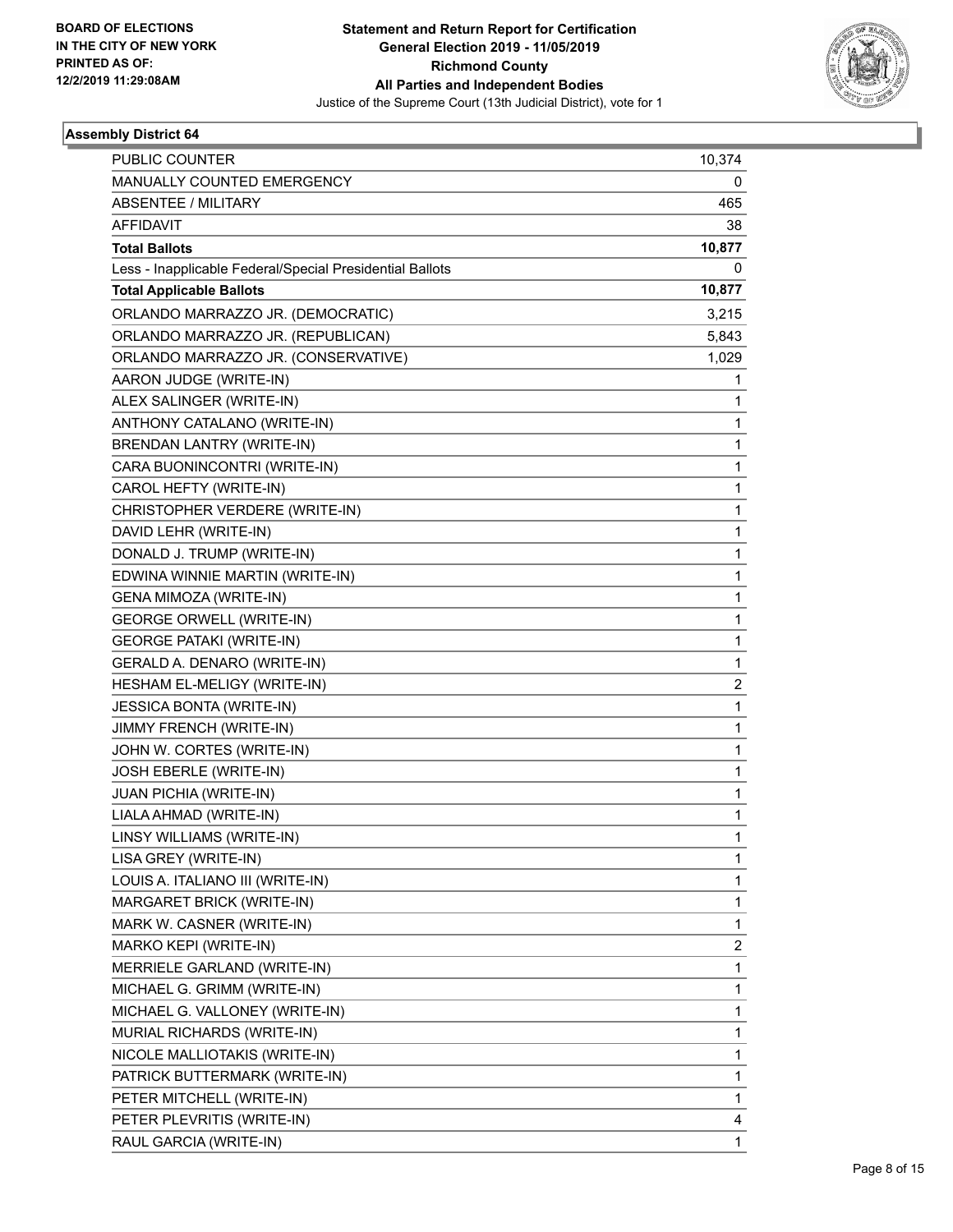

| RON MERCADO (WRITE-IN)             |        |
|------------------------------------|--------|
| ROSEMARY F. PALLADINO (WRITE-IN)   |        |
| RUDOLPH W. GIULIANI (WRITE-IN)     |        |
| TANIKA MARSHALL (WRITE-IN)         |        |
| THOMAS PETTI (WRITE-IN)            |        |
| UNATTRIBUTABLE WRITE-IN (WRITE-IN) | 10     |
| VICTORIA BONGIOVANNI (WRITE-IN)    |        |
| WILLIAM NEGHERBON (WRITE-IN)       |        |
| YURIY KOTLYARSKIY (WRITE-IN)       |        |
| <b>Total Votes</b>                 | 10,146 |
| Unrecorded                         | 731    |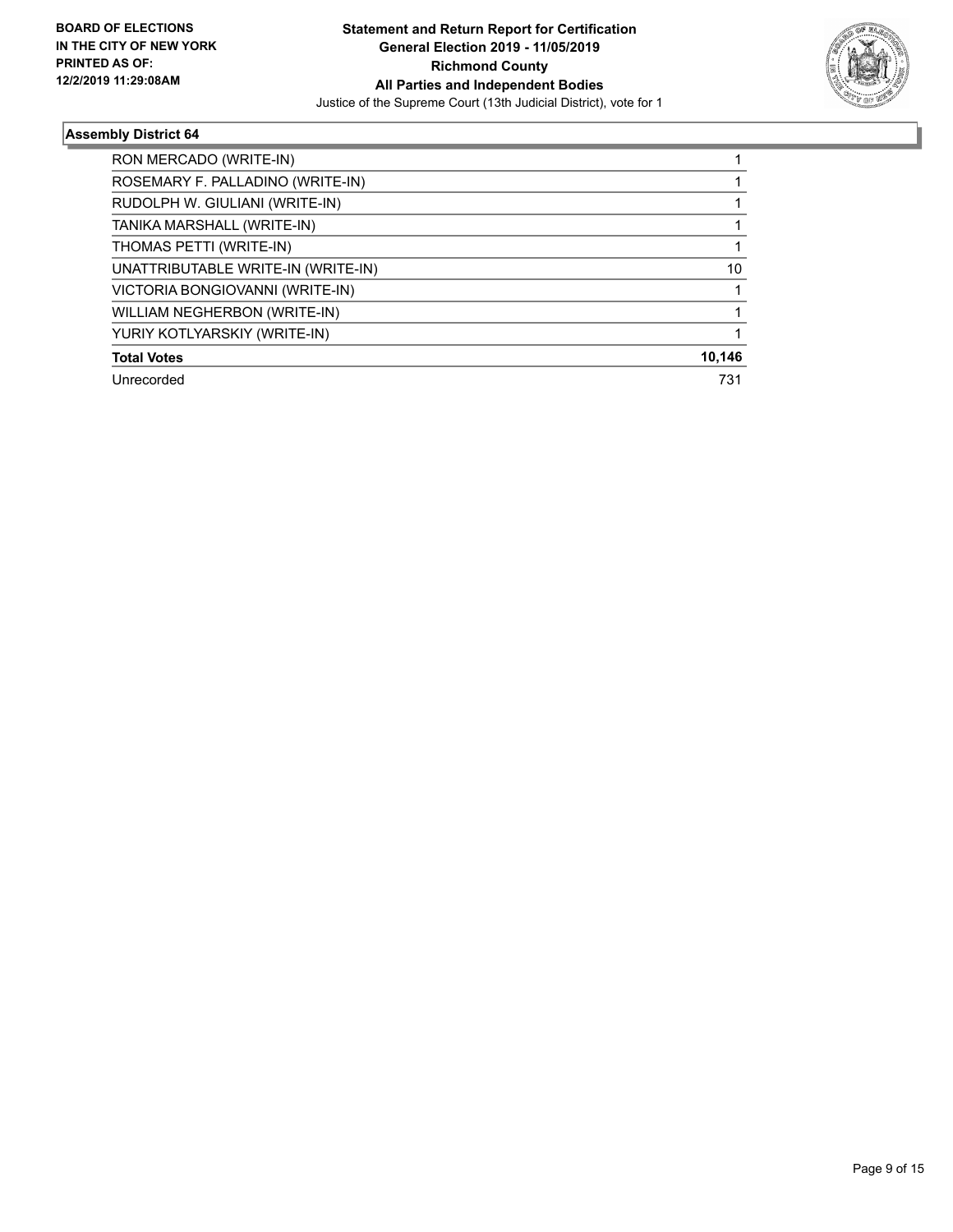

| MANUALLY COUNTED EMERGENCY<br>13<br><b>ABSENTEE / MILITARY</b><br>2,202<br>AFFIDAVIT<br>216<br><b>Total Ballots</b><br>58,475<br>Less - Inapplicable Federal/Special Presidential Ballots<br>0<br><b>Total Applicable Ballots</b><br>58,475<br>ORLANDO MARRAZZO JR. (DEMOCRATIC)<br>21,121<br>ORLANDO MARRAZZO JR. (REPUBLICAN)<br>27,945<br>ORLANDO MARRAZZO JR. (CONSERVATIVE)<br>4,847<br>AARON JUDGE (WRITE-IN)<br>1<br>AARON RODGERS (WRITE-IN)<br>1<br>AIDEN WHORTON (WRITE-IN)<br>1<br>ALEX PESOCHIN (WRITE-IN)<br>2<br>ALEX SALINGER (WRITE-IN)<br>1<br>1<br>ALEX ZISELMAN (WRITE-IN)<br>ALFRED LADAJNA (WRITE-IN)<br>1<br>ANDREW CLARK (WRITE-IN)<br>1<br>1<br>ANDREW CUOMO (WRITE-IN)<br>ANDREW J. LANZA (WRITE-IN)<br>1<br>ANGELA DAVIS (WRITE-IN)<br>1<br>1<br>ANGELO CONTINO (WRITE-IN)<br>ANTHONY CATALANO (WRITE-IN)<br>3<br>ANTHONY ESPOSITO (WRITE-IN)<br>1<br>1<br>ANTHONY FRAZIER (WRITE-IN)<br>ANTHONY INCARBONE (WRITE-IN)<br>1<br><b>BARACK OBAMA (WRITE-IN)</b><br>1<br>1<br>BART DALBORA (WRITE-IN)<br>BEBE REXHA (WRITE-IN)<br>1<br>BERNIE SANDERS (WRITE-IN)<br>3<br>$\mathbf{1}$<br>BERRY WHITE (WRITE-IN)<br>$\mathbf{1}$<br>BERT KANNUDO (WRITE-IN)<br>BILL DE BLASIO (WRITE-IN)<br>1<br><b>BOB HELBOCK (WRITE-IN)</b><br>9<br>BRANDON RASSO (WRITE-IN)<br>1<br>BRENDAN LANTRY (WRITE-IN)<br>1<br>1<br>BRIAN MEURER (WRITE-IN)<br>CARA BUONINCONTRI (WRITE-IN)<br>1<br>CAROL HEFTY (WRITE-IN)<br>1<br>1<br>CESAR VARGAS (WRITE-IN)<br>CHARLES HARGROVE (WRITE-IN)<br>1<br>CHRISTOPHER HAZEN (WRITE-IN)<br>1<br>1<br>CHRISTOPHER SPRUELL, SR. (WRITE-IN)<br>CHRISTOPHER VERDERE (WRITE-IN)<br>1<br>DAITHI S. FARLEY (WRITE-IN)<br>1<br>DAN NEISCOTT (WRITE-IN)<br>1 | <b>PUBLIC COUNTER</b> | 56,044 |
|-------------------------------------------------------------------------------------------------------------------------------------------------------------------------------------------------------------------------------------------------------------------------------------------------------------------------------------------------------------------------------------------------------------------------------------------------------------------------------------------------------------------------------------------------------------------------------------------------------------------------------------------------------------------------------------------------------------------------------------------------------------------------------------------------------------------------------------------------------------------------------------------------------------------------------------------------------------------------------------------------------------------------------------------------------------------------------------------------------------------------------------------------------------------------------------------------------------------------------------------------------------------------------------------------------------------------------------------------------------------------------------------------------------------------------------------------------------------------------------------------------------------------------------------------------------------------------------------------------------------------------------------------------------------------------------------------|-----------------------|--------|
|                                                                                                                                                                                                                                                                                                                                                                                                                                                                                                                                                                                                                                                                                                                                                                                                                                                                                                                                                                                                                                                                                                                                                                                                                                                                                                                                                                                                                                                                                                                                                                                                                                                                                                 |                       |        |
|                                                                                                                                                                                                                                                                                                                                                                                                                                                                                                                                                                                                                                                                                                                                                                                                                                                                                                                                                                                                                                                                                                                                                                                                                                                                                                                                                                                                                                                                                                                                                                                                                                                                                                 |                       |        |
|                                                                                                                                                                                                                                                                                                                                                                                                                                                                                                                                                                                                                                                                                                                                                                                                                                                                                                                                                                                                                                                                                                                                                                                                                                                                                                                                                                                                                                                                                                                                                                                                                                                                                                 |                       |        |
|                                                                                                                                                                                                                                                                                                                                                                                                                                                                                                                                                                                                                                                                                                                                                                                                                                                                                                                                                                                                                                                                                                                                                                                                                                                                                                                                                                                                                                                                                                                                                                                                                                                                                                 |                       |        |
|                                                                                                                                                                                                                                                                                                                                                                                                                                                                                                                                                                                                                                                                                                                                                                                                                                                                                                                                                                                                                                                                                                                                                                                                                                                                                                                                                                                                                                                                                                                                                                                                                                                                                                 |                       |        |
|                                                                                                                                                                                                                                                                                                                                                                                                                                                                                                                                                                                                                                                                                                                                                                                                                                                                                                                                                                                                                                                                                                                                                                                                                                                                                                                                                                                                                                                                                                                                                                                                                                                                                                 |                       |        |
|                                                                                                                                                                                                                                                                                                                                                                                                                                                                                                                                                                                                                                                                                                                                                                                                                                                                                                                                                                                                                                                                                                                                                                                                                                                                                                                                                                                                                                                                                                                                                                                                                                                                                                 |                       |        |
|                                                                                                                                                                                                                                                                                                                                                                                                                                                                                                                                                                                                                                                                                                                                                                                                                                                                                                                                                                                                                                                                                                                                                                                                                                                                                                                                                                                                                                                                                                                                                                                                                                                                                                 |                       |        |
|                                                                                                                                                                                                                                                                                                                                                                                                                                                                                                                                                                                                                                                                                                                                                                                                                                                                                                                                                                                                                                                                                                                                                                                                                                                                                                                                                                                                                                                                                                                                                                                                                                                                                                 |                       |        |
|                                                                                                                                                                                                                                                                                                                                                                                                                                                                                                                                                                                                                                                                                                                                                                                                                                                                                                                                                                                                                                                                                                                                                                                                                                                                                                                                                                                                                                                                                                                                                                                                                                                                                                 |                       |        |
|                                                                                                                                                                                                                                                                                                                                                                                                                                                                                                                                                                                                                                                                                                                                                                                                                                                                                                                                                                                                                                                                                                                                                                                                                                                                                                                                                                                                                                                                                                                                                                                                                                                                                                 |                       |        |
|                                                                                                                                                                                                                                                                                                                                                                                                                                                                                                                                                                                                                                                                                                                                                                                                                                                                                                                                                                                                                                                                                                                                                                                                                                                                                                                                                                                                                                                                                                                                                                                                                                                                                                 |                       |        |
|                                                                                                                                                                                                                                                                                                                                                                                                                                                                                                                                                                                                                                                                                                                                                                                                                                                                                                                                                                                                                                                                                                                                                                                                                                                                                                                                                                                                                                                                                                                                                                                                                                                                                                 |                       |        |
|                                                                                                                                                                                                                                                                                                                                                                                                                                                                                                                                                                                                                                                                                                                                                                                                                                                                                                                                                                                                                                                                                                                                                                                                                                                                                                                                                                                                                                                                                                                                                                                                                                                                                                 |                       |        |
|                                                                                                                                                                                                                                                                                                                                                                                                                                                                                                                                                                                                                                                                                                                                                                                                                                                                                                                                                                                                                                                                                                                                                                                                                                                                                                                                                                                                                                                                                                                                                                                                                                                                                                 |                       |        |
|                                                                                                                                                                                                                                                                                                                                                                                                                                                                                                                                                                                                                                                                                                                                                                                                                                                                                                                                                                                                                                                                                                                                                                                                                                                                                                                                                                                                                                                                                                                                                                                                                                                                                                 |                       |        |
|                                                                                                                                                                                                                                                                                                                                                                                                                                                                                                                                                                                                                                                                                                                                                                                                                                                                                                                                                                                                                                                                                                                                                                                                                                                                                                                                                                                                                                                                                                                                                                                                                                                                                                 |                       |        |
|                                                                                                                                                                                                                                                                                                                                                                                                                                                                                                                                                                                                                                                                                                                                                                                                                                                                                                                                                                                                                                                                                                                                                                                                                                                                                                                                                                                                                                                                                                                                                                                                                                                                                                 |                       |        |
|                                                                                                                                                                                                                                                                                                                                                                                                                                                                                                                                                                                                                                                                                                                                                                                                                                                                                                                                                                                                                                                                                                                                                                                                                                                                                                                                                                                                                                                                                                                                                                                                                                                                                                 |                       |        |
|                                                                                                                                                                                                                                                                                                                                                                                                                                                                                                                                                                                                                                                                                                                                                                                                                                                                                                                                                                                                                                                                                                                                                                                                                                                                                                                                                                                                                                                                                                                                                                                                                                                                                                 |                       |        |
|                                                                                                                                                                                                                                                                                                                                                                                                                                                                                                                                                                                                                                                                                                                                                                                                                                                                                                                                                                                                                                                                                                                                                                                                                                                                                                                                                                                                                                                                                                                                                                                                                                                                                                 |                       |        |
|                                                                                                                                                                                                                                                                                                                                                                                                                                                                                                                                                                                                                                                                                                                                                                                                                                                                                                                                                                                                                                                                                                                                                                                                                                                                                                                                                                                                                                                                                                                                                                                                                                                                                                 |                       |        |
|                                                                                                                                                                                                                                                                                                                                                                                                                                                                                                                                                                                                                                                                                                                                                                                                                                                                                                                                                                                                                                                                                                                                                                                                                                                                                                                                                                                                                                                                                                                                                                                                                                                                                                 |                       |        |
|                                                                                                                                                                                                                                                                                                                                                                                                                                                                                                                                                                                                                                                                                                                                                                                                                                                                                                                                                                                                                                                                                                                                                                                                                                                                                                                                                                                                                                                                                                                                                                                                                                                                                                 |                       |        |
|                                                                                                                                                                                                                                                                                                                                                                                                                                                                                                                                                                                                                                                                                                                                                                                                                                                                                                                                                                                                                                                                                                                                                                                                                                                                                                                                                                                                                                                                                                                                                                                                                                                                                                 |                       |        |
|                                                                                                                                                                                                                                                                                                                                                                                                                                                                                                                                                                                                                                                                                                                                                                                                                                                                                                                                                                                                                                                                                                                                                                                                                                                                                                                                                                                                                                                                                                                                                                                                                                                                                                 |                       |        |
|                                                                                                                                                                                                                                                                                                                                                                                                                                                                                                                                                                                                                                                                                                                                                                                                                                                                                                                                                                                                                                                                                                                                                                                                                                                                                                                                                                                                                                                                                                                                                                                                                                                                                                 |                       |        |
|                                                                                                                                                                                                                                                                                                                                                                                                                                                                                                                                                                                                                                                                                                                                                                                                                                                                                                                                                                                                                                                                                                                                                                                                                                                                                                                                                                                                                                                                                                                                                                                                                                                                                                 |                       |        |
|                                                                                                                                                                                                                                                                                                                                                                                                                                                                                                                                                                                                                                                                                                                                                                                                                                                                                                                                                                                                                                                                                                                                                                                                                                                                                                                                                                                                                                                                                                                                                                                                                                                                                                 |                       |        |
|                                                                                                                                                                                                                                                                                                                                                                                                                                                                                                                                                                                                                                                                                                                                                                                                                                                                                                                                                                                                                                                                                                                                                                                                                                                                                                                                                                                                                                                                                                                                                                                                                                                                                                 |                       |        |
|                                                                                                                                                                                                                                                                                                                                                                                                                                                                                                                                                                                                                                                                                                                                                                                                                                                                                                                                                                                                                                                                                                                                                                                                                                                                                                                                                                                                                                                                                                                                                                                                                                                                                                 |                       |        |
|                                                                                                                                                                                                                                                                                                                                                                                                                                                                                                                                                                                                                                                                                                                                                                                                                                                                                                                                                                                                                                                                                                                                                                                                                                                                                                                                                                                                                                                                                                                                                                                                                                                                                                 |                       |        |
|                                                                                                                                                                                                                                                                                                                                                                                                                                                                                                                                                                                                                                                                                                                                                                                                                                                                                                                                                                                                                                                                                                                                                                                                                                                                                                                                                                                                                                                                                                                                                                                                                                                                                                 |                       |        |
|                                                                                                                                                                                                                                                                                                                                                                                                                                                                                                                                                                                                                                                                                                                                                                                                                                                                                                                                                                                                                                                                                                                                                                                                                                                                                                                                                                                                                                                                                                                                                                                                                                                                                                 |                       |        |
|                                                                                                                                                                                                                                                                                                                                                                                                                                                                                                                                                                                                                                                                                                                                                                                                                                                                                                                                                                                                                                                                                                                                                                                                                                                                                                                                                                                                                                                                                                                                                                                                                                                                                                 |                       |        |
|                                                                                                                                                                                                                                                                                                                                                                                                                                                                                                                                                                                                                                                                                                                                                                                                                                                                                                                                                                                                                                                                                                                                                                                                                                                                                                                                                                                                                                                                                                                                                                                                                                                                                                 |                       |        |
|                                                                                                                                                                                                                                                                                                                                                                                                                                                                                                                                                                                                                                                                                                                                                                                                                                                                                                                                                                                                                                                                                                                                                                                                                                                                                                                                                                                                                                                                                                                                                                                                                                                                                                 |                       |        |
|                                                                                                                                                                                                                                                                                                                                                                                                                                                                                                                                                                                                                                                                                                                                                                                                                                                                                                                                                                                                                                                                                                                                                                                                                                                                                                                                                                                                                                                                                                                                                                                                                                                                                                 |                       |        |
|                                                                                                                                                                                                                                                                                                                                                                                                                                                                                                                                                                                                                                                                                                                                                                                                                                                                                                                                                                                                                                                                                                                                                                                                                                                                                                                                                                                                                                                                                                                                                                                                                                                                                                 |                       |        |
|                                                                                                                                                                                                                                                                                                                                                                                                                                                                                                                                                                                                                                                                                                                                                                                                                                                                                                                                                                                                                                                                                                                                                                                                                                                                                                                                                                                                                                                                                                                                                                                                                                                                                                 |                       |        |
|                                                                                                                                                                                                                                                                                                                                                                                                                                                                                                                                                                                                                                                                                                                                                                                                                                                                                                                                                                                                                                                                                                                                                                                                                                                                                                                                                                                                                                                                                                                                                                                                                                                                                                 |                       |        |
|                                                                                                                                                                                                                                                                                                                                                                                                                                                                                                                                                                                                                                                                                                                                                                                                                                                                                                                                                                                                                                                                                                                                                                                                                                                                                                                                                                                                                                                                                                                                                                                                                                                                                                 |                       |        |
|                                                                                                                                                                                                                                                                                                                                                                                                                                                                                                                                                                                                                                                                                                                                                                                                                                                                                                                                                                                                                                                                                                                                                                                                                                                                                                                                                                                                                                                                                                                                                                                                                                                                                                 |                       |        |
|                                                                                                                                                                                                                                                                                                                                                                                                                                                                                                                                                                                                                                                                                                                                                                                                                                                                                                                                                                                                                                                                                                                                                                                                                                                                                                                                                                                                                                                                                                                                                                                                                                                                                                 |                       |        |
|                                                                                                                                                                                                                                                                                                                                                                                                                                                                                                                                                                                                                                                                                                                                                                                                                                                                                                                                                                                                                                                                                                                                                                                                                                                                                                                                                                                                                                                                                                                                                                                                                                                                                                 |                       |        |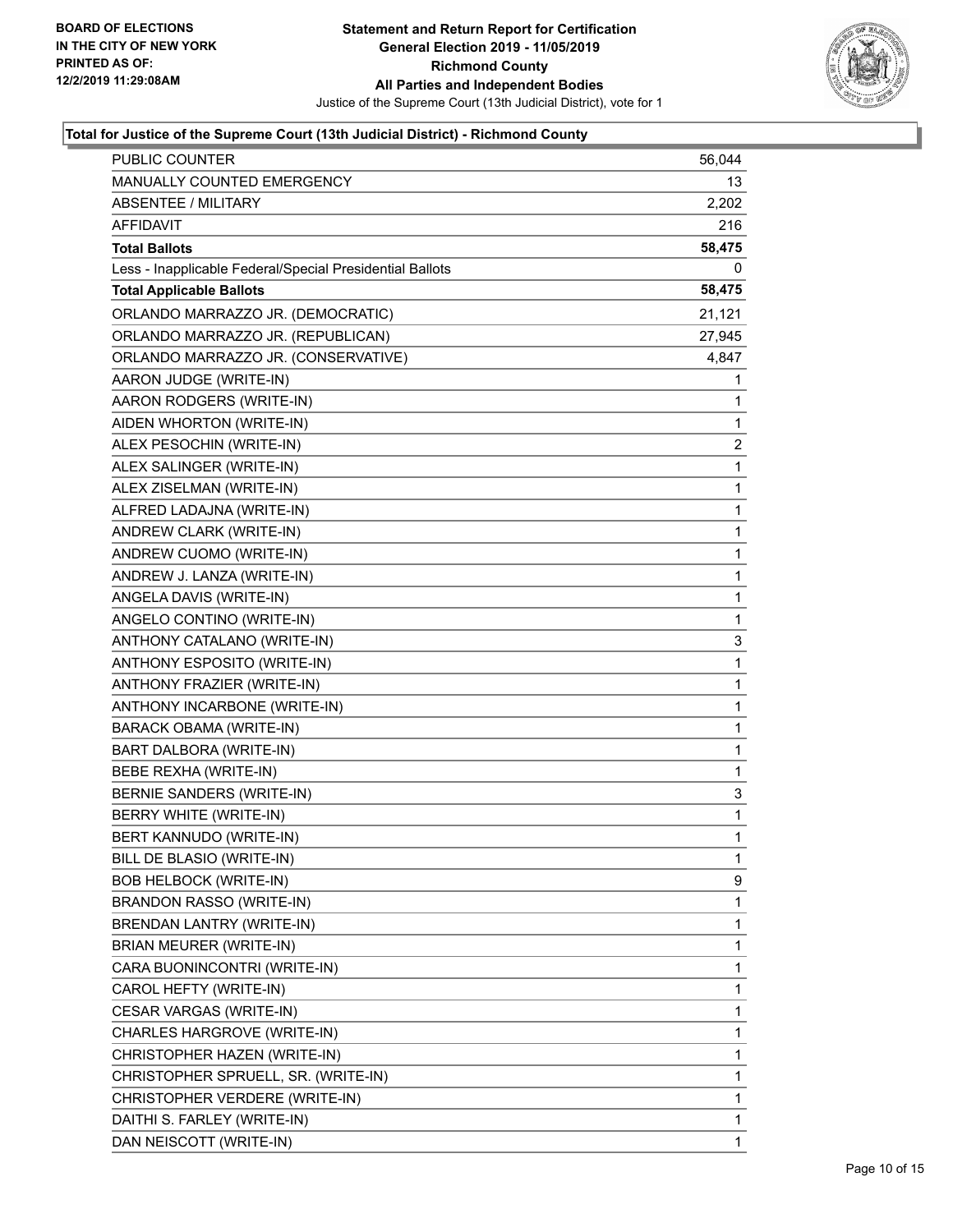

| DANIEL M. DONOVAN, JR. (WRITE-IN) | $\overline{2}$ |
|-----------------------------------|----------------|
| DARYA KEATING (WRITE-IN)          | 1              |
| DAVID LEHR (WRITE-IN)             | 1              |
| DAVID MAJ (WRITE-IN)              | 1              |
| DEBORAH L. ROSE (WRITE-IN)        | $\overline{c}$ |
| DELVIS VALDES (WRITE-IN)          | 1              |
| DIANA EVONE BRACHO (WRITE-IN)     | $\overline{2}$ |
| DOMINIC RUBIO (WRITE-IN)          | 1              |
| DOMINICK FAZIO (WRITE-IN)         | 1              |
| DONALD J. TRUMP (WRITE-IN)        | 4              |
| DOV HIKIND (WRITE-IN)             | 1              |
| DWAYNE JOHNSON (WRITE-IN)         | 1              |
| EDWARD LEIBOWITZ (WRITE-IN)       | $\mathbf{1}$   |
| EDWINA WINNIE MARTIN (WRITE-IN)   | 4              |
| ELIZABETH SARAH BAILEY (WRITE-IN) | 1              |
| ERIC F. TRUMP (WRITE-IN)          | $\overline{c}$ |
| FARAHN LOUIS (WRITE-IN)           | $\overline{c}$ |
| FRANK CUCCIA (WRITE-IN)           | 1              |
| <b>GENA MIMOZA (WRITE-IN)</b>     | 6              |
| <b>GEORGE MATTOCKS (WRITE-IN)</b> | 1              |
| <b>GEORGE ORWELL (WRITE-IN)</b>   | 1              |
| <b>GEORGE PATAKI (WRITE-IN)</b>   | $\mathbf{1}$   |
| GERALD A. DENARO (WRITE-IN)       | 1              |
| <b>GERARD DELL (WRITE-IN)</b>     | 1              |
| <b>GERARD DELPRETE (WRITE-IN)</b> | 1              |
| <b>GEROGE CODD (WRITE-IN)</b>     | 1              |
| <b>GREGORY TAYLOR (WRITE-IN)</b>  | 1              |
| HASNAM AJMAL (WRITE-IN)           | 1              |
| HELEN GALETTE (WRITE-IN)          | 2              |
| HESHAM EL-MELIGY (WRITE-IN)       | 11             |
| HILLARY CLINTON (WRITE-IN)        | 1              |
| IAN WISMANN (WRITE-IN)            | 1              |
| ILOUA IBAYEVA (WRITE-IN)          | 1              |
| JACKIE LAMBERTI (WRITE-IN)        | 1              |
| JADE NELSON (WRITE-IN)            | 1              |
| JAMES BARNES (WRITE-IN)           | 1              |
| JAMES RUBY (WRITE-IN)             | 1              |
| JAMES SMITH (WRITE-IN)            | 1              |
| JASON DYZENHAUS (WRITE-IN)        | 1              |
| JASON GOFFRED (WRITE-IN)          | 1              |
| JATT DREDDZ (WRITE-IN)            | 1              |
| JAVIER VEGA (WRITE-IN)            | 1              |
| JAY COHEN (WRITE-IN)              | 1              |
| JEFFEREY SALHEL (WRITE-IN)        | 1              |
| JEFFERY COOGAN (WRITE-IN)         | 1              |
| JENNIFER C. EDWARDS (WRITE-IN)    | 1              |
|                                   |                |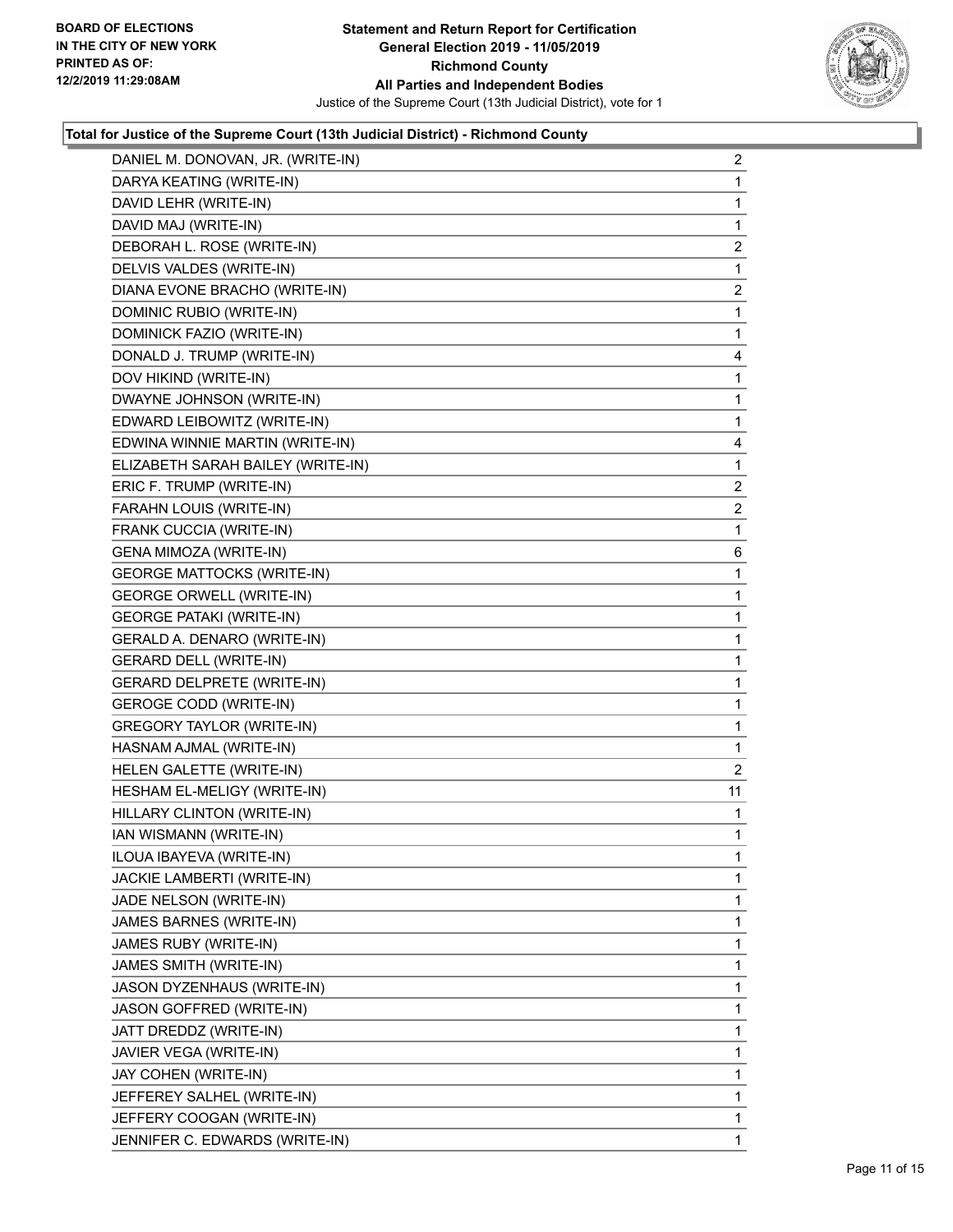

| JESSE L. ALLEN JR. (WRITE-IN)       | 1              |
|-------------------------------------|----------------|
| JESSICA BONTA (WRITE-IN)            | 1              |
| JESSIE AUGUSTIN (WRITE-IN)          | 1              |
| JIMMY FRENCH (WRITE-IN)             | 1              |
| JOE MARINO (WRITE-IN)               | 1              |
| JOHN P. O' BRIAN (WRITE-IN)         | 1              |
| JOHN W. CORTES (WRITE-IN)           | 1              |
| JORDAN MAMET (WRITE-IN)             | 1              |
| JORDAN ZOLTOWSKY (WRITE-IN)         | 1              |
| JORGE VASQUEZ (WRITE-IN)            | 1              |
| JOSEPH EBRON (WRITE-IN)             | 1              |
| JOSEPH SORRENTINO (WRITE-IN)        | 1              |
| JOSH EBERLE (WRITE-IN)              | 1              |
| JUAN PICHIA (WRITE-IN)              | 1              |
| JUDY SHEINDLIN (WRITE-IN)           | $\overline{2}$ |
| JULIETTE MOORE (WRITE-IN)           | 1              |
| JULIUS MEYER WASSERSTEIN (WRITE-IN) | 1              |
| JUMAANE D. WILLIAMS (WRITE-IN)      | 1              |
| KAREN LANRINER (WRITE-IN)           | 1              |
| KATHLEEN GORMAN (WRITE-IN)          | 1              |
| KATHLEEN OSTLER (WRITE-IN)          | 1              |
| KENDAL HENRY (WRITE-IN)             | 1              |
| KENNETH RAISCH (WRITE-IN)           | 1              |
| KENNETH SIEV (WRITE-IN)             | 1              |
| KEVIN BEYAR (WRITE-IN)              | 1              |
| KEVIN C. HANKINS (WRITE-IN)         | $\overline{2}$ |
| KUNI LEMI (WRITE-IN)                | 1              |
| LANCE ITO (WRITE-IN)                | 1              |
| LESLIE SHANNON (WRITE-IN)           | $\mathbf{1}$   |
| LIALA AHMAD (WRITE-IN)              | 1              |
| LINSY WILLIAMS (WRITE-IN)           | 1              |
| LISA GREY (WRITE-IN)                | 1              |
| LORI MURPHY (WRITE-IN)              | 1              |
| LOUIS A. ITALIANO III (WRITE-IN)    | 1              |
| LOUIS DIDONNA (WRITE-IN)            | 1              |
| MAO ZEDONO (WRITE-IN)               | 1              |
| MARCUS A. MARINO (WRITE-IN)         | 1              |
| MARGARET BRICK (WRITE-IN)           | 1              |
| MARK W. CASNER (WRITE-IN)           | 1              |
| MARKO KEPI (WRITE-IN)               | $\mathbf{2}$   |
| MATTHEW C. LUND (WRITE-IN)          | 1              |
| MATTHEW JOHN COWLEY (WRITE-IN)      | 1              |
| MATTHEW P. BLUM (WRITE-IN)          | 1              |
| MATTHEW PIZAZIO (WRITE-IN)          | 1              |
| MELISSA LOUGHLIN (WRITE-IN)         | 1              |
| <b>MERRICK GARLAND (WRITE-IN)</b>   | 1              |
|                                     |                |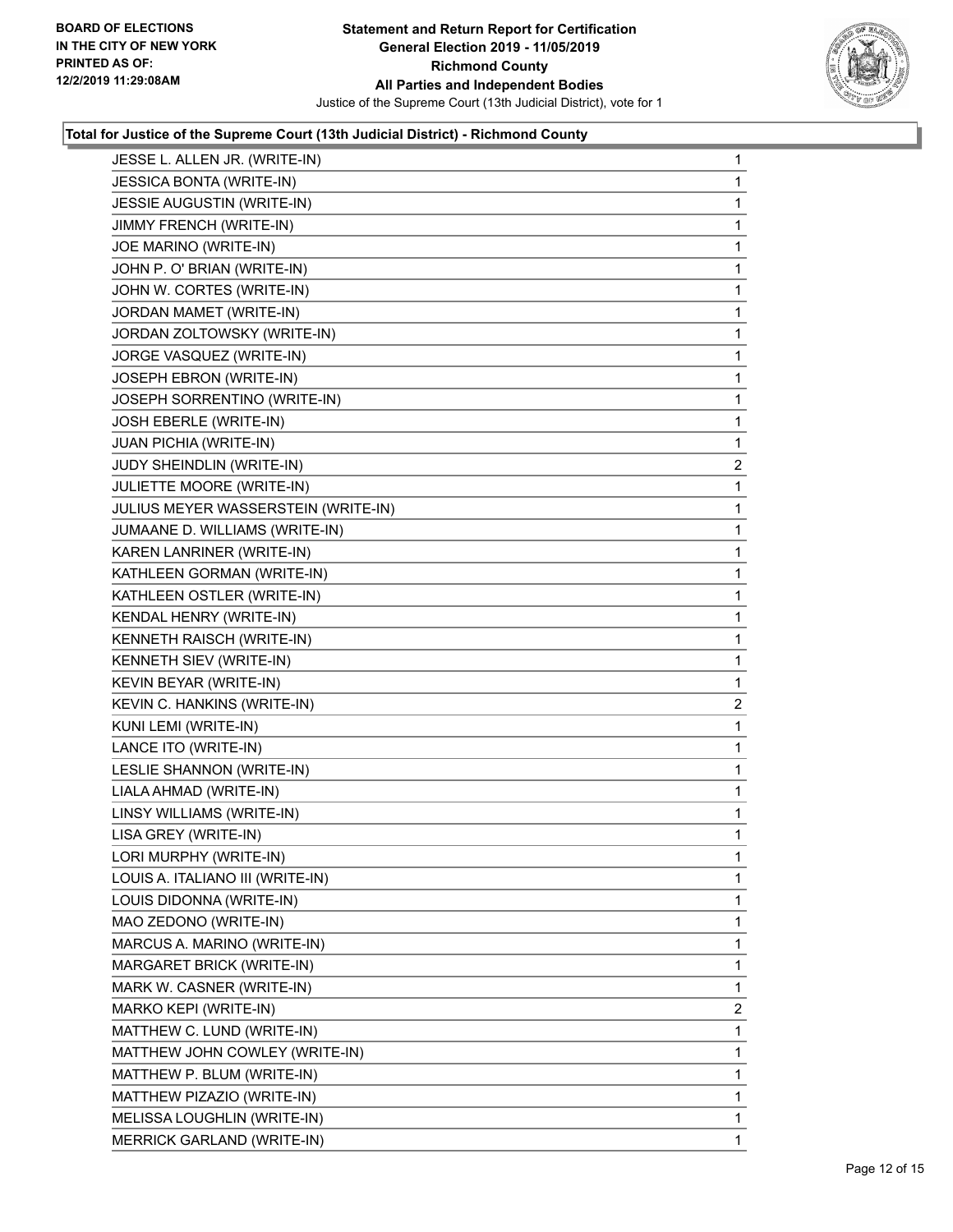

| MERRIELE GARLAND (WRITE-IN)              | 1              |
|------------------------------------------|----------------|
| MICHAEL BATTEN (WRITE-IN)                | 1              |
| MICHAEL DOWNEY (WRITE-IN)                | 1              |
| MICHAEL E. GUTIERREZ (WRITE-IN)          | 1              |
| MICHAEL G. GRIMM (WRITE-IN)              | $\overline{c}$ |
| MICHAEL G. VALLONEY (WRITE-IN)           | 1              |
| MICHAEL LOFFREDO (WRITE-IN)              | 1              |
| MICHAEL NEMUTEM (WRITE-IN)               | 1              |
| MICHAEL ORTHODOX (WRITE-IN)              | 1              |
| MICHAEL PETRAZZUOLO (WRITE-IN)           | 1              |
| MICHELLE OBAMA (WRITE-IN)                | 1              |
| MIRIAM CUSICK (WRITE-IN)                 | 1              |
| MURIAL RICHARDS (WRITE-IN)               | 1              |
| NICHOLAS ROZAK (WRITE-IN)                | 1              |
| NICK FUENTES (WRITE-IN)                  | 1              |
| NICK MULLEN (WRITE-IN)                   | 1              |
| NICOLE MALLIOTAKIS (WRITE-IN)            | 1              |
| NICOLE NEGRON (WRITE-IN)                 | 1              |
| ORLANDO BLOOM (WRITE-IN)                 | 1              |
| PATRICIA ANNE TAYLOR (WRITE-IN)          | $\overline{c}$ |
| PATRICK BUTTERMARK (WRITE-IN)            | 1              |
| PAUL LOPEZ (WRITE-IN)                    | 1              |
| PEDRO RIVERA (WRITE-IN)                  | 1              |
| PETER CASSAR (WRITE-IN)                  | $\mathbf{1}$   |
| PETER J. ALAIMO (WRITE-IN)               | $\overline{a}$ |
| PETER MITCHELL (WRITE-IN)                | 1              |
| PETER PLEVRITIS (WRITE-IN)               | 4              |
| PETER TRAUT (WRITE-IN)                   | 1              |
| PHILIPPE-EDNER APOSTOL-MARIUS (WRITE-IN) | 1              |
| RAUL GARCIA (WRITE-IN)                   | 1              |
| RAYMOND J. TURNER (WRITE-IN)             | 1              |
| RESHMA SAVJANI (WRITE-IN)                | $\mathbf 1$    |
| RICH SULLUN (WRITE-IN)                   | 1              |
| RICHARD A. LUTHMANN, JR. (WRITE-IN)      | 1              |
| RICHARD KAUFER (WRITE-IN)                | 1              |
| RICK JAMES (WRITE-IN)                    | 1              |
| RICK SANCHEZ (WRITE-IN)                  | 1              |
| ROB BATES (WRITE-IN)                     | 1              |
| ROBERT JOHNSON (WRITE-IN)                | 1              |
| ROBERT MARTIN (WRITE-IN)                 | 1              |
| ROBERTA RANKINS (WRITE-IN)               | 1              |
| RON MERCADO (WRITE-IN)                   | 1              |
| RONALD CASTORINA, JR. (WRITE-IN)         | 7              |
| ROSE DELLER (WRITE-IN)                   | 1              |
| ROSEMARY F. PALLADINO (WRITE-IN)         | 1              |
|                                          |                |
| RUDOLPH W. GIULIANI (WRITE-IN)           | 1              |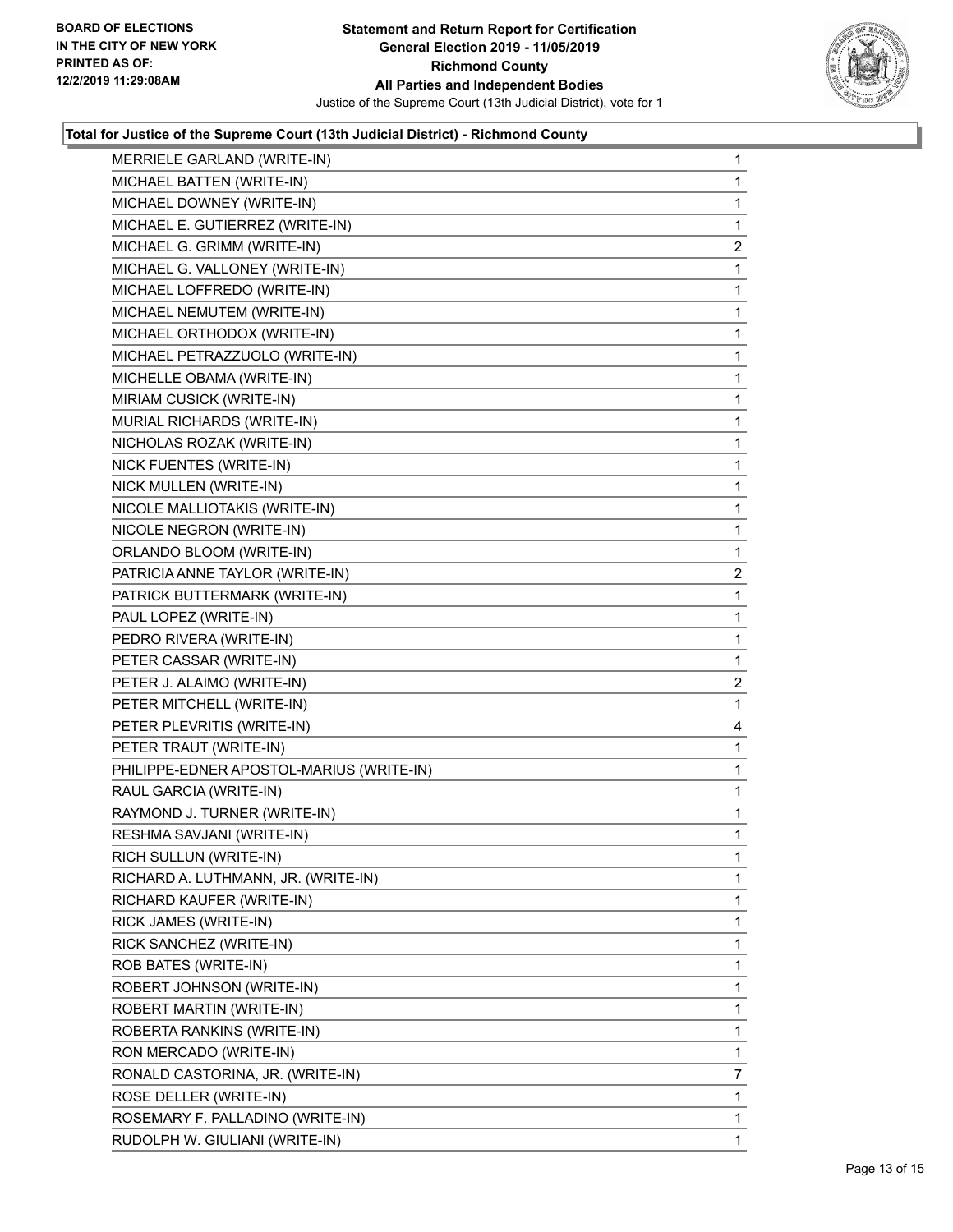

| RUSSELL C. GALLO (WRITE-IN)               | 1              |
|-------------------------------------------|----------------|
| RUTH BADER GINSBERG (WRITE-IN)            | $\overline{c}$ |
| RYAN BISCEGLE (WRITE-IN)                  | 1              |
| RYAN DALTON (WRITE-IN)                    | 1              |
| SAM RICH (WRITE-IN)                       | 1              |
| SCOTT NICHOLLS (WRITE-IN)                 | 1              |
| SETH RICH (WRITE-IN)                      | 1              |
| SHAWN MALACHOVSKY (WRITE-IN)              | 4              |
| SHEILA MCGINN (WRITE-IN)                  | 2              |
| STEPHANIE LONGWORTH (WRITE-IN)            | 1              |
| STEPHEN COLBERT (WRITE-IN)                | 1              |
| STEVE DITKO (WRITE-IN)                    | 1              |
| STEVEN D. KRAMER (WRITE-IN)               | 1              |
| STEVEN MILEVSKI (WRITE-IN)                | 1              |
| STEVEN RUFF (WRITE-IN)                    | 1              |
| TANIKA MARSHALL (WRITE-IN)                | 1              |
| THOMAS FUCALORO (WRITE-IN)                | 1              |
| THOMAS M. LAGUIDICE (WRITE-IN)            | 1              |
| THOMAS PETTI (WRITE-IN)                   | 1              |
| THOMAS REILLY (WRITE-IN)                  | 1              |
| TIMOTHY M. HOUSTON (WRITE-IN)             | 1              |
| TONY ROBBINS (WRITE-IN)                   | 1              |
| UNATTRIBUTABLE WRITE-IN (WRITE-IN)        | 89             |
| UNCOUNTED WRITE-IN PER STATUTE (WRITE-IN) | 3              |
| VICTORIA BONGIOVANNI (WRITE-IN)           | 1              |
| VINCENT BENFANTE (WRITE-IN)               | 1              |
| VINNY CORALLO (WRITE-IN)                  | 1              |
| WALTER MATUZA (WRITE-IN)                  | 1              |
| WILLIAM CARR (WRITE-IN)                   | 1              |
| WILLIAM COX (WRITE-IN)                    | 1              |
| WILLIAM NEGHERBON (WRITE-IN)              | 1              |
| YURIY KOTLYARSKIY (WRITE-IN)              | 1              |
| ZACK CHAPMEN (WRITE-IN)                   | 1              |
| <b>Total Votes</b>                        | 54,270         |
| Unrecorded                                | 4,205          |